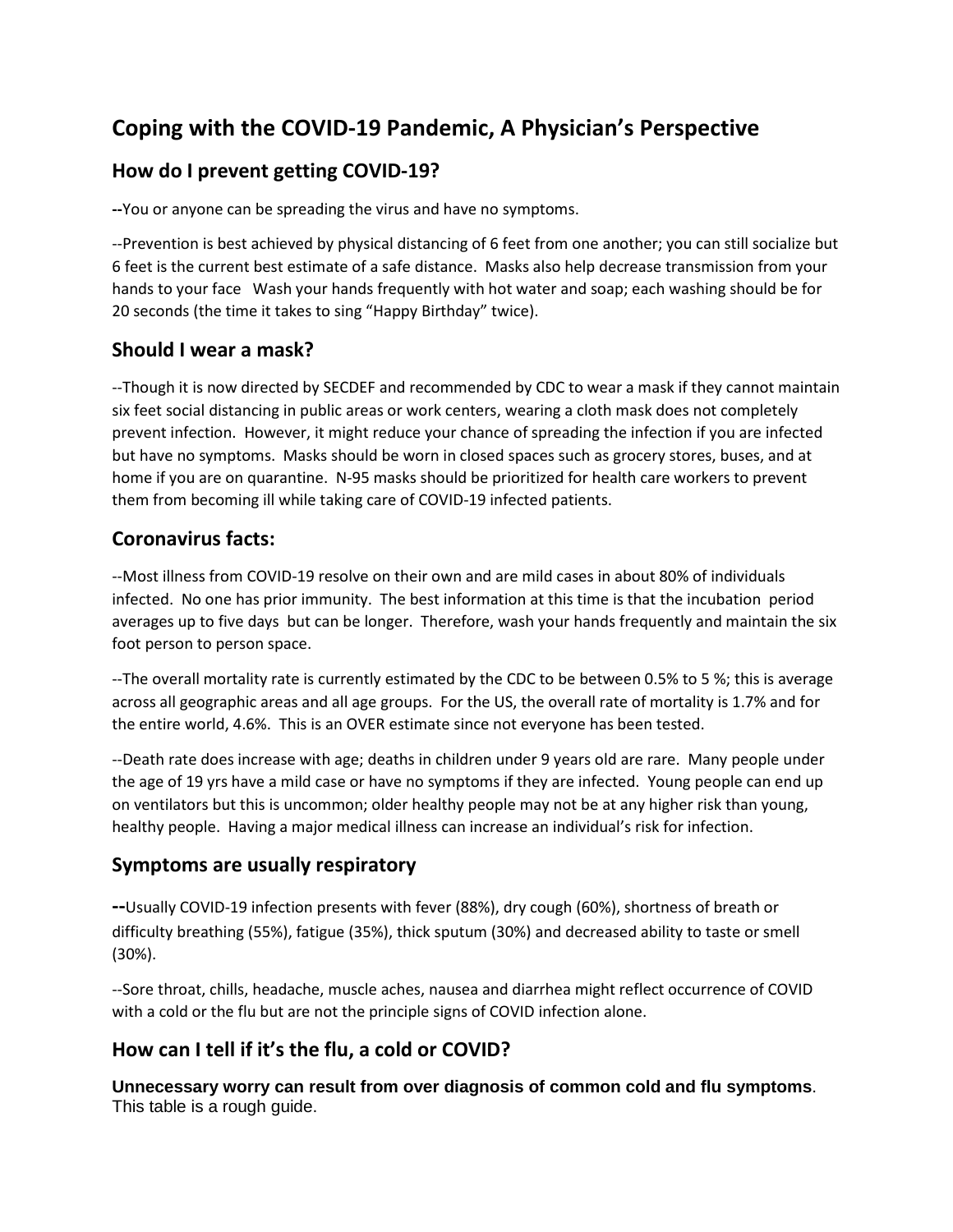| <b>Symptoms</b>                  | <b>Coronavirus</b> | <b>Flu</b>          | <b>Cold</b>    | <b>Allergy</b> |
|----------------------------------|--------------------|---------------------|----------------|----------------|
| <b>Fever</b>                     | Common             | Prominent           | Rare           | Rare           |
| <b>Cough (Dry)</b>               | Common             | Prominent           | Common/Mild    | Common         |
| <b>Shortness of Breath</b>       | Sometimes          | No.                 | No.            | Common         |
| <b>Fatigue</b>                   | Sometimes          | Prominent           | Sometimes/Mild | Sometimes      |
| <b>Thick Sputum</b>              | Sometimes          | Common              | Common         | Sometimes      |
| <b>Sore Throat</b>               | Sometimes          | Sometimes           | Common         | Sometimes      |
| <b>Headaches</b>                 | Sometimes          | Common              | Rare           | Rare           |
| <b>Aches and Pains</b>           | Sometimes          | Prominent           | Common/Mild    | Rare           |
| <b>Runny or Stuffy Nose Rare</b> |                    | Sometimes           | Common         | Common         |
| <b>Diarrhea</b>                  | Rare               | Sometimes (in kids) | No.            | Sometimes      |
| <b>Sneezing</b>                  | None               | None                | Common         | Common         |

#### **If you have any COVID symptoms**:

□ Call your doctor's office or an emergency room promptly for guidance. **Do NOT leave home unless instructed to get tested.**

 $\Box$  Stay home for 14 days for fever, dry cough, or difficulty breathing, even if mild. Rest. Keep 6 feet away from others. Minimize social contact. Drink plenty of liquids.

 $\Box$  If you test positive, same as above, but wear a facemask to reduce risk to family members, and stay in one room as much as possible

□ When coughing or sneezing, cover your mouth and nose with your elbow sleeve (not your hands) or a tissue.Put the tissue into the toilet or trash (do not carry in your pockets), preferably a plastic-lined garbage can, then immediately wash hands vigorously with soap for 20 seconds.

 $\Box$  Change towels and wash cloths frequently. Place towels and laundry into a closed plastic-lined container after use.

 Call medical again or go to emergency room *promptly* if you get an increase in breathing difficulties or extreme fatigue.

## **OTHER PRECAUTIONS YOU CAN TAKE AT HOME:**

Stay-at-home, going out only for emergency medical care, food and pharmacy supplies, travel to an essential job, dog walks, and maybe exercise. Veer 6-8 feet from others on a sidewalk (with a smile). Minimize touching of all public surfaces, and wash immediately before and after. Go out to buy food as few times as possible, preferably once weekly in the early morning or late